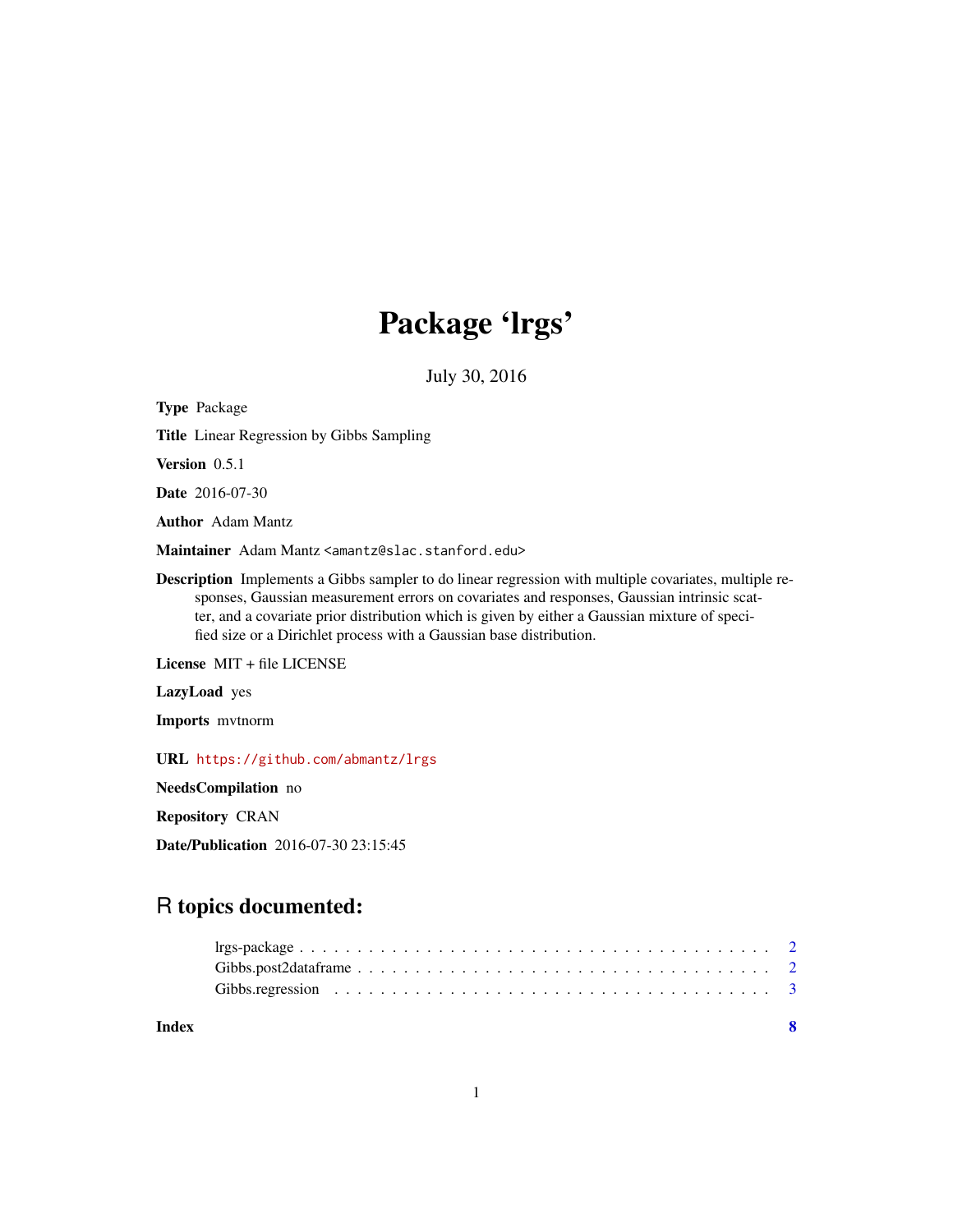<span id="page-1-0"></span>

#### Description

Implements a Gibbs sampler to do linear regression with multiple covariates, multiple responses, Gaussian measurement errors on covariates and responses, Gaussian intrinsic scatter, and a covariate prior distribution which is given by either a Gaussian mixture of specified size or a Dirichlet process with a Gaussian base distribution.

#### Details

| Package:  | lrgs       |
|-----------|------------|
| Type:     | Package    |
| Version:  | 0.5.1      |
| Date:     | 2016-07-30 |
| License:  | MIT        |
| LazyLoad: | yes        |

See help for Gibbs.regression

#### Author(s)

Adam Mantz <amantz@slac.stanford.edu>

Gibbs.post2dataframe *Linear Regression by Gibbs Sampling*

#### Description

Transforms a set of posterior samples produced by Gibbs.regression into a data frame for more straightforward analysis.

#### Usage

Gibbs.post2dataframe(p)

#### Arguments

p an object returned from Gibbs.regression.

#### Value

A data frame with one column corresponding to each parameter stored in post.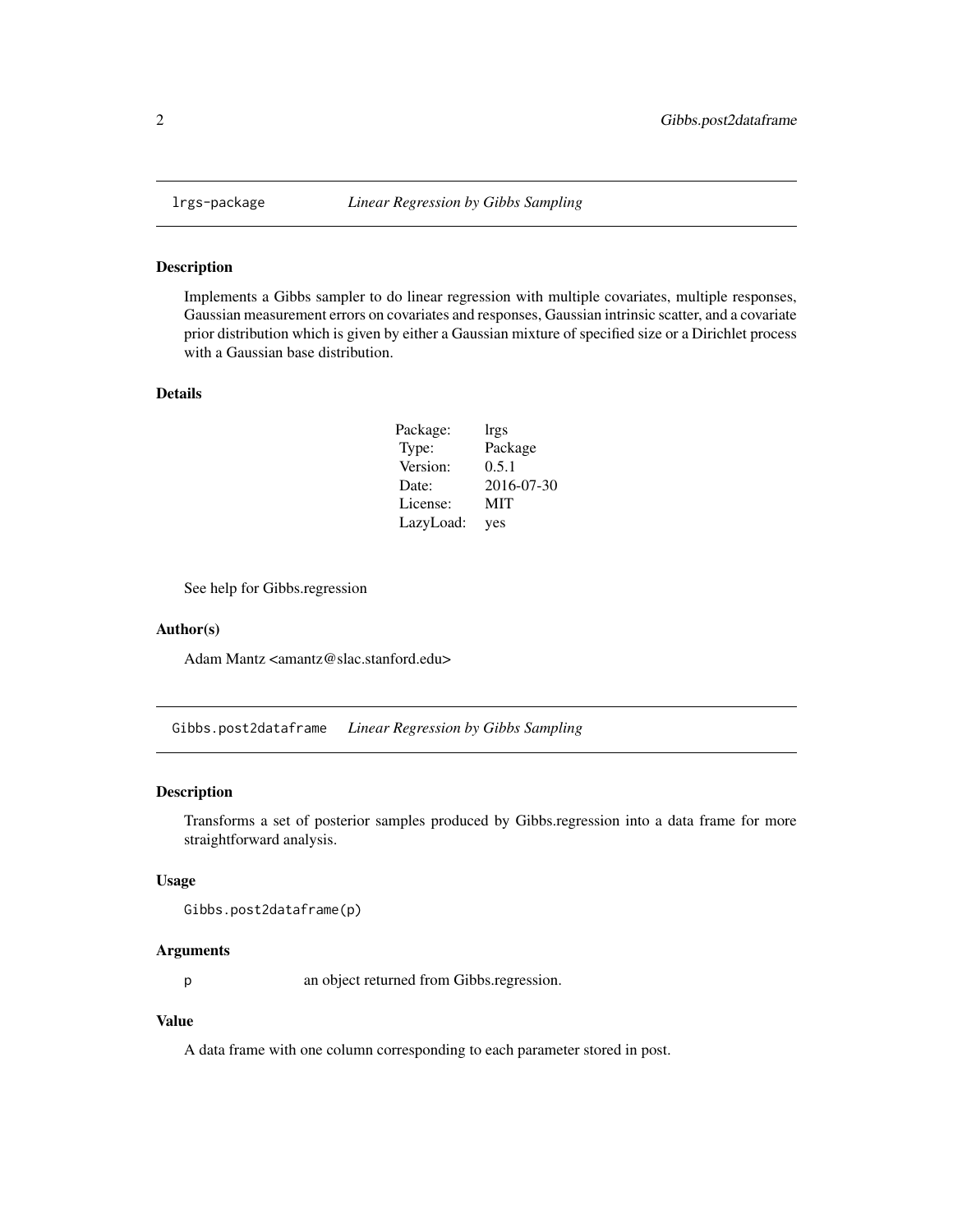#### <span id="page-2-0"></span>Gibbs.regression 3

#### Author(s)

Adam Mantz

#### See Also

[Gibbs.regression](#page-2-1)

<span id="page-2-1"></span>Gibbs.regression *Linear Regression by Gibbs Sampling*

#### Description

Runs a Gibbs sampler to simulate the posterior distribution of a linear model with (potentially) multiple covariates and response variables. Throughout this help file, we use the following notation: there are n data points, m response variables and p covariates.

#### Usage

```
Gibbs.regression(x.in, y.in, M, Nsamples, Ngauss = 1, dirichlet=FALSE,
 M.inv = NULL, intercept = TRUE, trace = "bs", fix = "", start = list(),
B.prior.mean=NULL, B.prior.cov=NULL, Sigma.prior.scale=NULL,
Sigma.prior.dof=-1, dp.prior.alpha=NULL, dp.prior.beta=NULL,
mention.every=NA, save.every=NA, save.to=NA)
```
#### Arguments

| x.in          | the measured covariates. Either an $n * p$ matrix, a vector (if $p=1$ ) or NULL (if<br>$p=0$ , i.e. a the model is constant).                                                                                                                                                        |
|---------------|--------------------------------------------------------------------------------------------------------------------------------------------------------------------------------------------------------------------------------------------------------------------------------------|
| y.in          | the measured responses. Either an $n*$ m matrix or a vector (if m=1).                                                                                                                                                                                                                |
| M             | a $(p+m)*(p+m)*n$ array holding the n measurement covariance matrices, with<br>covariates ordered before responses within each matrix. If both M and M.inv<br>are NULL, all measurement errors are taken to be zero.                                                                 |
| Nsamples      | the number of iterations of the Gibbs sampler to run.                                                                                                                                                                                                                                |
| <b>Ngauss</b> | number of Gaussian mixture components describing the distribution of covari-<br>ates. Pass 0 for the special case of a uniform distribution.                                                                                                                                         |
| dirichlet     | if TRUE, the prior on covariates is given not by a Gaussian mixture of size<br>Ngauss, but by a Dirichlet process with a Gaussian base distribution (see de-<br>tails). This can be thought of as a Gaussian mixture where Ngauss is learned<br>from the data and marginalized over. |
| M.inv         | as an alternative to M, the inverses of the n measurement covariance matrices in<br>the same format. Note that the M argument takes precedence; pass M=NULL to<br>use M.inv. If both M and M.inv are NULL, all measurement errors are taken to<br>be zero.                           |
| intercept     | if TRUE, the model includes constant (intercept) terms for each response. Oth-<br>erwise, the intercepts are fixed to zero.                                                                                                                                                          |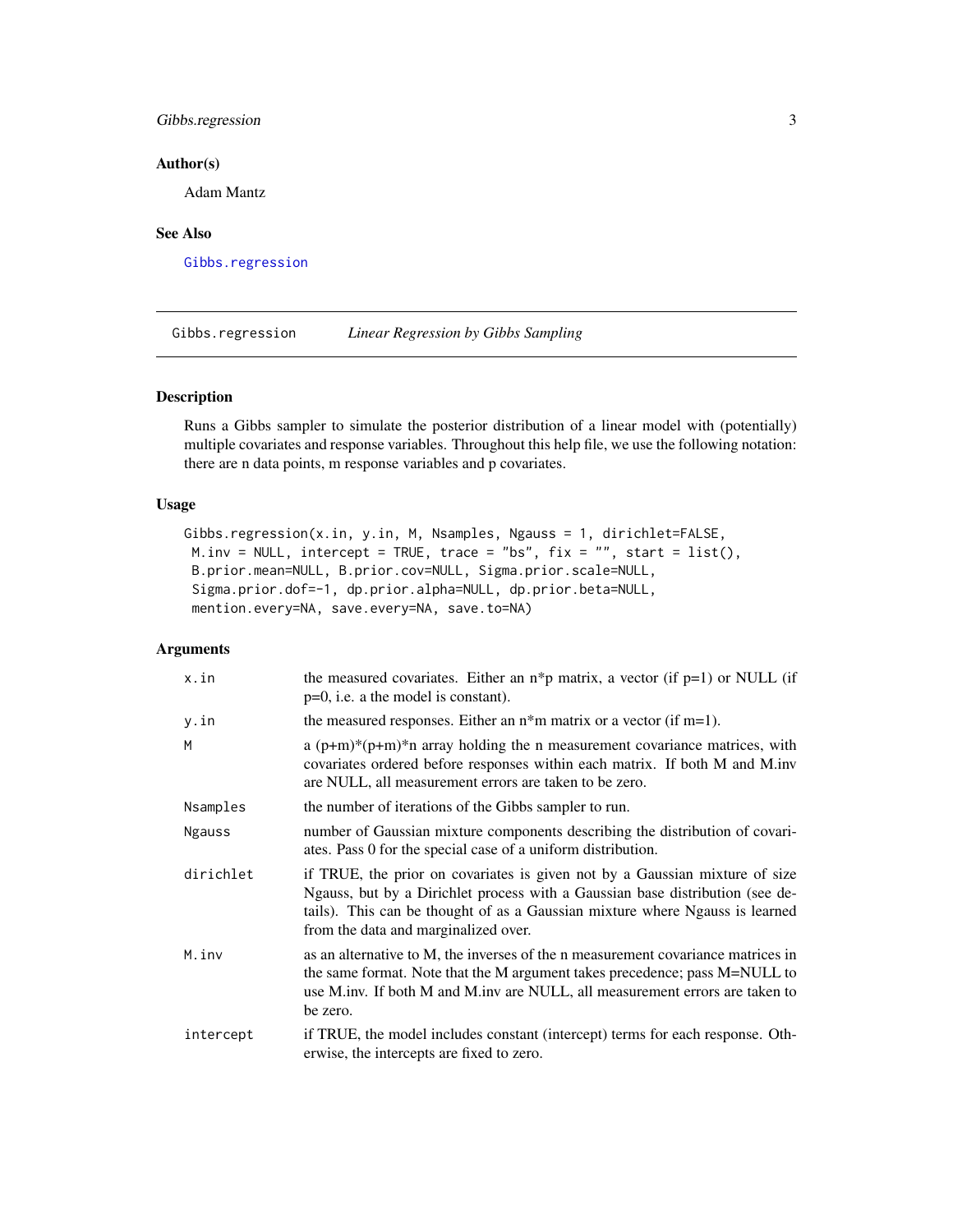| trace             | determines which variables are returned at the end of the call. See details.                                                                                                                                                                                                                                                                                |  |  |  |  |
|-------------------|-------------------------------------------------------------------------------------------------------------------------------------------------------------------------------------------------------------------------------------------------------------------------------------------------------------------------------------------------------------|--|--|--|--|
| fix               | determines which parameters are NOT varied. See details.                                                                                                                                                                                                                                                                                                    |  |  |  |  |
| start             | a list containing starting values for any of the model parameters. These are<br>optional, with the exception of Sigma and Tau if they are fixed. See details.                                                                                                                                                                                               |  |  |  |  |
| B.prior.mean      | optional vector giving the mean of a Gaussian prior to be applied to the coef-<br>ficients. The order is B11, B21, , B12, B22, , where the first index refers<br>to the covariate and the second to the response. Assumed to be zero if it is not<br>specified but B.prior.cov is.                                                                          |  |  |  |  |
| B.prior.cov       | optional matrix giving the covariance of a Gaussian prior to be applied to the<br>coefficients. The parameter order is the same as in B.prior.mean. If not specified,<br>an improper uniform prior is used.                                                                                                                                                 |  |  |  |  |
| Sigma.prior.scale |                                                                                                                                                                                                                                                                                                                                                             |  |  |  |  |
|                   | optional matrix giving the scale parameter of an inverse-Wishart prior to be ap-<br>plied to the intrinsic covariance. Default is zero.                                                                                                                                                                                                                     |  |  |  |  |
| Sigma.prior.dof   |                                                                                                                                                                                                                                                                                                                                                             |  |  |  |  |
|                   | number of degrees of freedom for the inverse-Wishart prior on the intrinsic co-<br>variance. Default is -1, which corresponds to the Jeffreys (i.e. minimally infor-<br>mative) prior when the default scale matrix is used. Using $-(m+1)$ degrees of<br>freedom with the default scale matrix corresponds to a prior that is uniform in<br>$det(Sigma)$ . |  |  |  |  |
| dp.prior.alpha    | shape paramerer of a Gamma prior to be applied to the Dirichlet process con-<br>centration parameter, if dirichlet=TRUE.                                                                                                                                                                                                                                    |  |  |  |  |
| dp.prior.beta     | rate paramerer of a Gamma prior to be applied to the Dirichlet process concen-<br>tration parameter, if dirichlet=TRUE.                                                                                                                                                                                                                                     |  |  |  |  |
| mention.every     | if set to a positive integer N, a message will be printed after every N iterations<br>to confirm that something is happening.                                                                                                                                                                                                                               |  |  |  |  |
| save.every        | if set to a positive integer N, the result will be saved as an object named "res" to<br>the file named in the save.to argument every N iterations.                                                                                                                                                                                                          |  |  |  |  |
| save.to           | the name of a file to periodically save the results to.                                                                                                                                                                                                                                                                                                     |  |  |  |  |

#### Details

An in-depth description of the model and algorithm can be found in the references below. The full set of parameters is

X: true values of all covariates, arranged as a design matrix

Y: true values of all responses

B: matrix of intercepts and coefficients

Sigma: intrisic covariance matrix of the responses

G: vector encoding which Gaussian mixture component of the covariate distribution model each data point belongs to

pi: vector of relative proportions of the mixture components

mu: matrix holding the mean of each mixture component

Tau: covariance matrices for each mixture component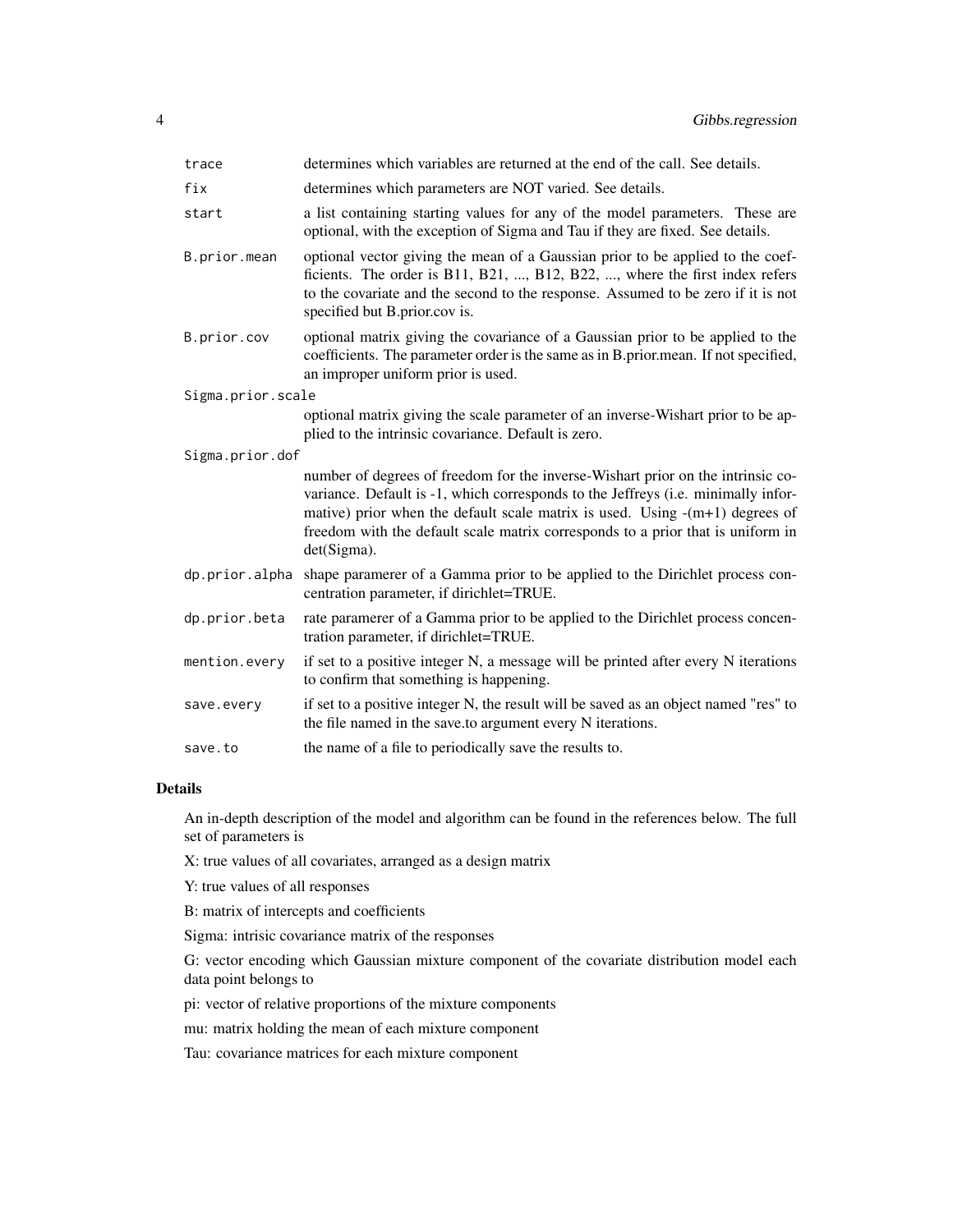#### Gibbs.regression 5

mu0: mean of the Gaussian hyper-prior applied to mu

U: covariance matrix of the hyper-prior for mu

W: matrix defining the Wishart hyper-prior for Tau

alpha: the Dirichlet process concentration parameter

Note that mu0, U and W are meaningful only if Ngauss>1. If Ngauss=0 these, as well as G, pi, mu and Tau, are ignored.

If a Dirichlet process prior on the covariates is used instead of a Gaussian mixture, then mu and Tau represent the hyperparameters of the Gaussian base distribution of the process. In this case, pi mu0, U and W are not sampled, but G can still be interpretted as giving which cluster each data point belongs to. alpha is only meaningful if the Dirichlet process is being used.

In the trace and fix arguments, these parameters (in the order above) are indicated by the characters "xybsgpmtzuwa". So, for example, the default value trace="bs" means that only the coefficients and intrisic scatter are returned to the user, while fix="x" would fix the values of  $X$  (typically to the measured input values, x.in).

The contents of the list optionally passed to start should be similar to those returned by this function, with one fewer dimension (corresponding to the multiple samples returned). That is, if the \$X item returned by this function has dimension  $c(n,p+1)$ , Nsamples), a valid value for start \$X has dimensions  $c(n,p+1)$ .

#### Value

A list containing samples of the model parameters specified by the trace argument. The parameters are defined above; the dimensionality of the result will be

| Χ     | n, p+1, Nsamples    |
|-------|---------------------|
| Υ     | n,m,Nsamples        |
| B     | $p+1,m$ , Nsamples  |
| Sigma | m,m,Nsamples        |
| G     | n, Nsamples         |
| рi    | Ngauss, Nsamples    |
| mu    | Ngauss, p, Nsamples |
| Tau   | p,p,Ngauss,Nsamples |
| mu0   | p, Nsamples         |
| U     | p,p,Nsamples        |
| W     | p,p,Nsamples        |
| alpha | <b>N</b> samples    |

This assumes intercept=TRUE; otherwise, replace  $p+1$  with p everywhere. This list can be transformed into a data frame using the Gibbs.post2dataframe function.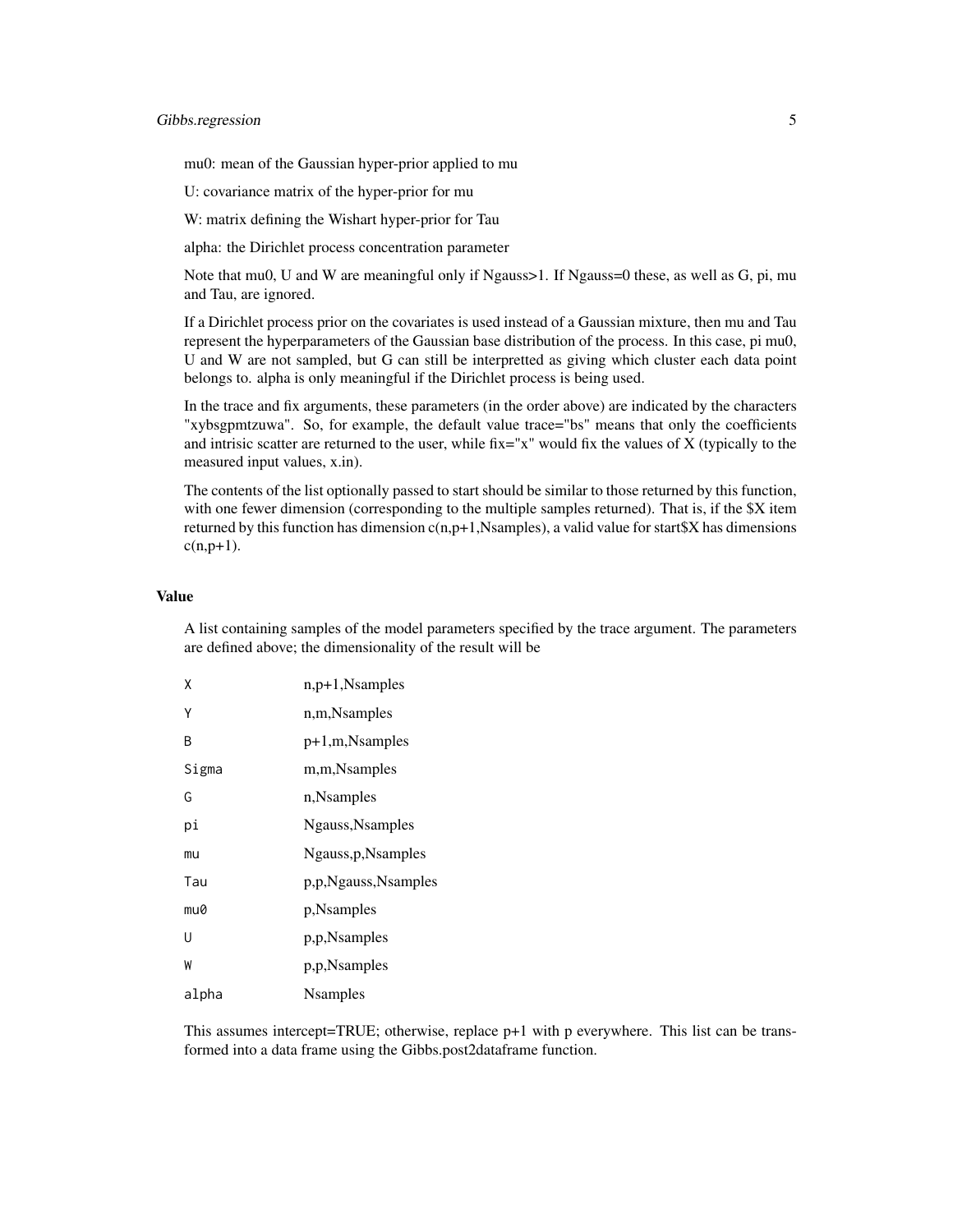The output is a Monte Carlo Markov Chain, and therefore may take some time to converge to the true posterior distribution. Traces of the parameters of interest should be examined in order to identify and remove this "burn-in" period.

If your data set is missing the occasional covariate or response measurement, it should be sufficient to set the corresponding variance in M to a very large number. (Alternatively, this case can be handled exactly by passing the inverse-covariances through M.inv, and setting the appropriate elements to zero.) Similarly, if a subset of values are measured with no error, use a very small number for the variance (but do not attempt to pass zero covariance or Inf in the inverse-covariance).

#### Author(s)

Adam Mantz

#### References

Mantz (2016; MNRAS 457:1279; arXiv:1509.00908; doi:10.1093/mnras/stv3008) for this function, Kelly (2007, ApJ 665:1489; arXiv:0705.2774; doi:10.1086/519947) for the same approach with a single response variable and a Gaussian mixture of covariates, Neal (2000, Journal of Computational and Graphical Statistics 9:249) for the Dirichlet process algorithm employed.

#### See Also

[lm](#page-0-0) for classical linear regression.

#### Examples

```
## example using the default Ngauss=1 with no measurement errors
x <- rnorm(500, 0, 5)
y \leftarrow pi*x + rnorm(length(x), 0, 0.1)post <- Gibbs.regression(x, y, NULL, 50, trace='bsmt', fix='xy')
m \leq -\ln(y \sim x)plot(post$B[1,1,-(1:10)], col=4); abline(h=m$coefficients[1], lty=2, col=2)
plot(post$B[2,1,-(1:10)], col=4); abline(h=m$coefficients[2], lty=2, col=2)
plot(post$Sigma[1,1,-(1:10)], col=4); abline(h=var(m$residuals), lty=2, col=2)
plot(post$mu[1,1,-(1:10)], col=4); abline(h=mean(x), lty=2, col=2)
plot(post$Tau[1,1,1,-(1:10)], col=4); abline(h=var(x), lty=2, col=2)## verbose example using a Dirichlet process, including measurement errors
## in practice, you would would want a longer chain, i.e. larger nmc
xx \le - rnorm(100, c(-15, 0, 15), 1)
yy <- xx + rnorm(length(xx)) + rnorm(length(xx), 0, 3)
xx \leq x \times + \text{norm}(\text{length}(xx))M \leftarrow \text{array}(0, \text{dim} = c(2, 2, \text{length}(xx)))M[1,1,] < -1M[2,2,] <- 1
nmc <- 10
post <- Gibbs.regression(xx, yy, M, nmc, dirichlet=TRUE, trace='bsgmta', mention.every=1)
plot(xx, yy, col=post$G[,nmc]) # plot clusters at the last iteration
m \leftarrow \text{lm}(yy \sim xx)
```
#### <span id="page-5-0"></span>**Note**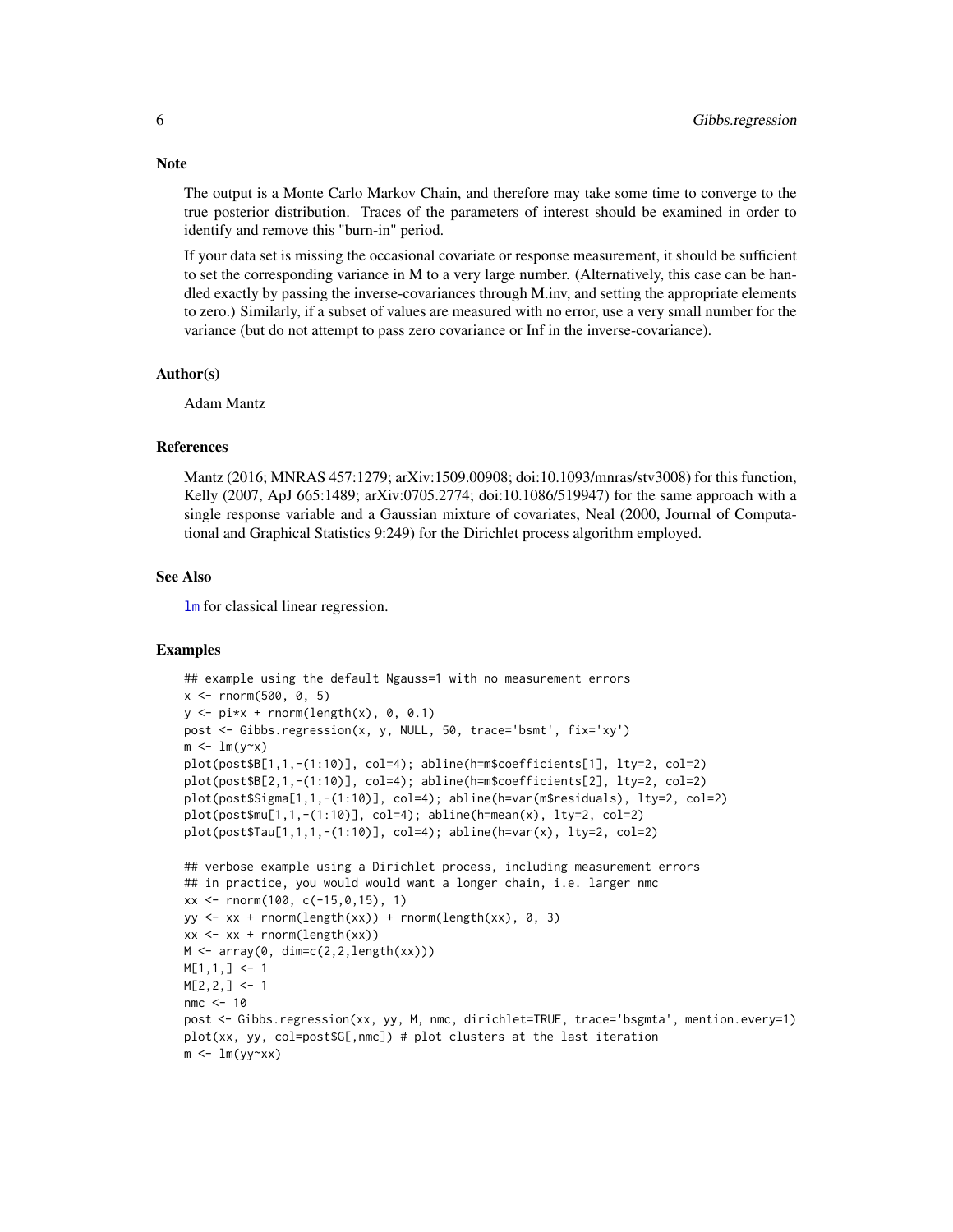#### Gibbs.regression 7

```
plot(post$B[1,1,-1], col=4); abline(h=m$coefficients[1], lty=2, col=2)
plot(post$B[2,1,-1], col=4); abline(h=m$coefficients[2], lty=2, col=2)
plot(post$Sigma[1,1,-1], col=4); abline(h=var(m$residuals), lty=2, col=2)
plot(post$mu[1,1,-1], col=4); abline(h=mean(xx), lty=2, col=2)
plot(post$Tau[1,1,1,-1], col=4); abline(h=var(xx), lty=2, col=2)
plot(post$alpha[-1], col=4)
```